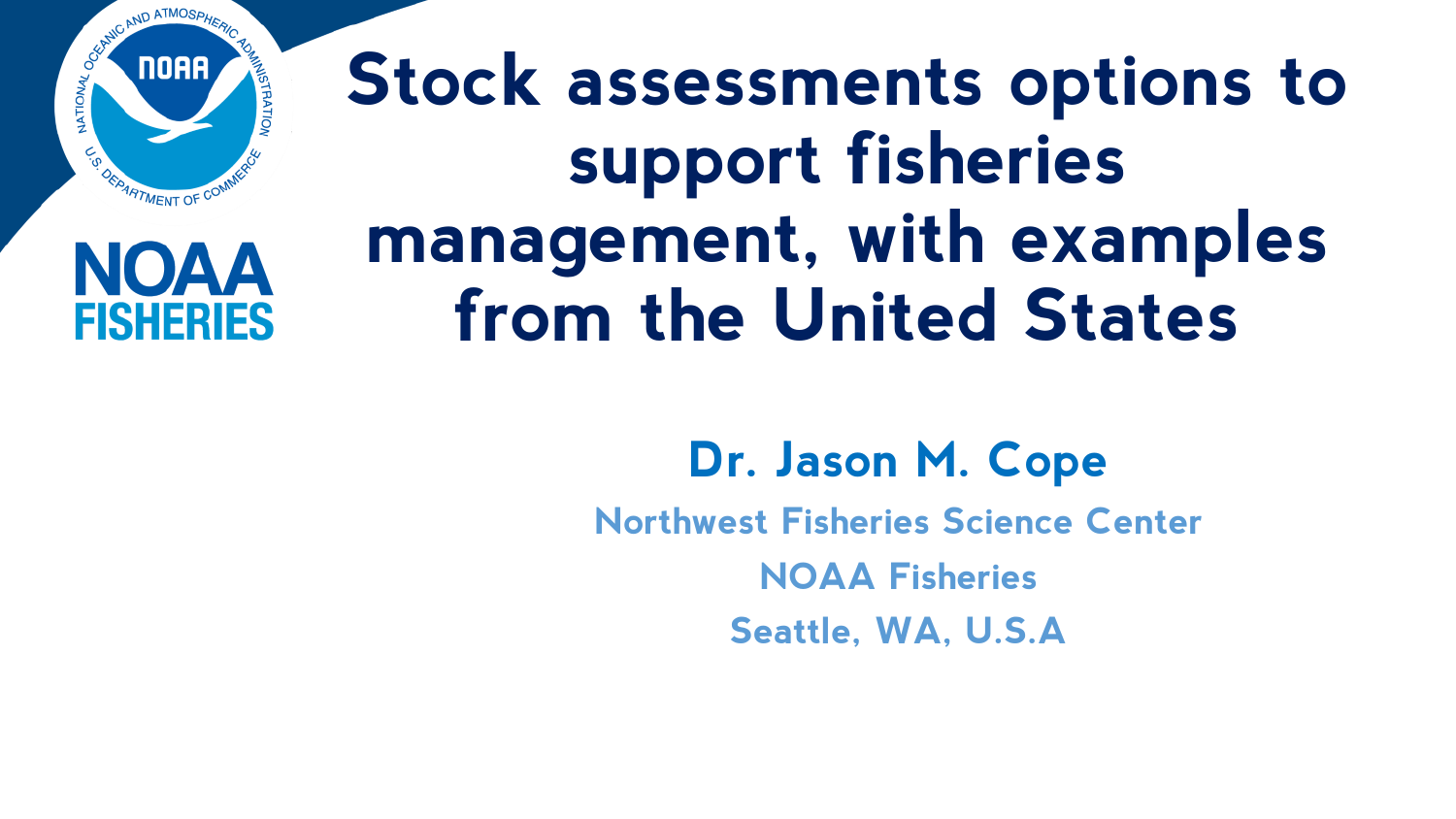## **Components of a fisheries management system**





**9/6/2021 2 Dowling et al. 2015 Fisheries Research 171: 130-140**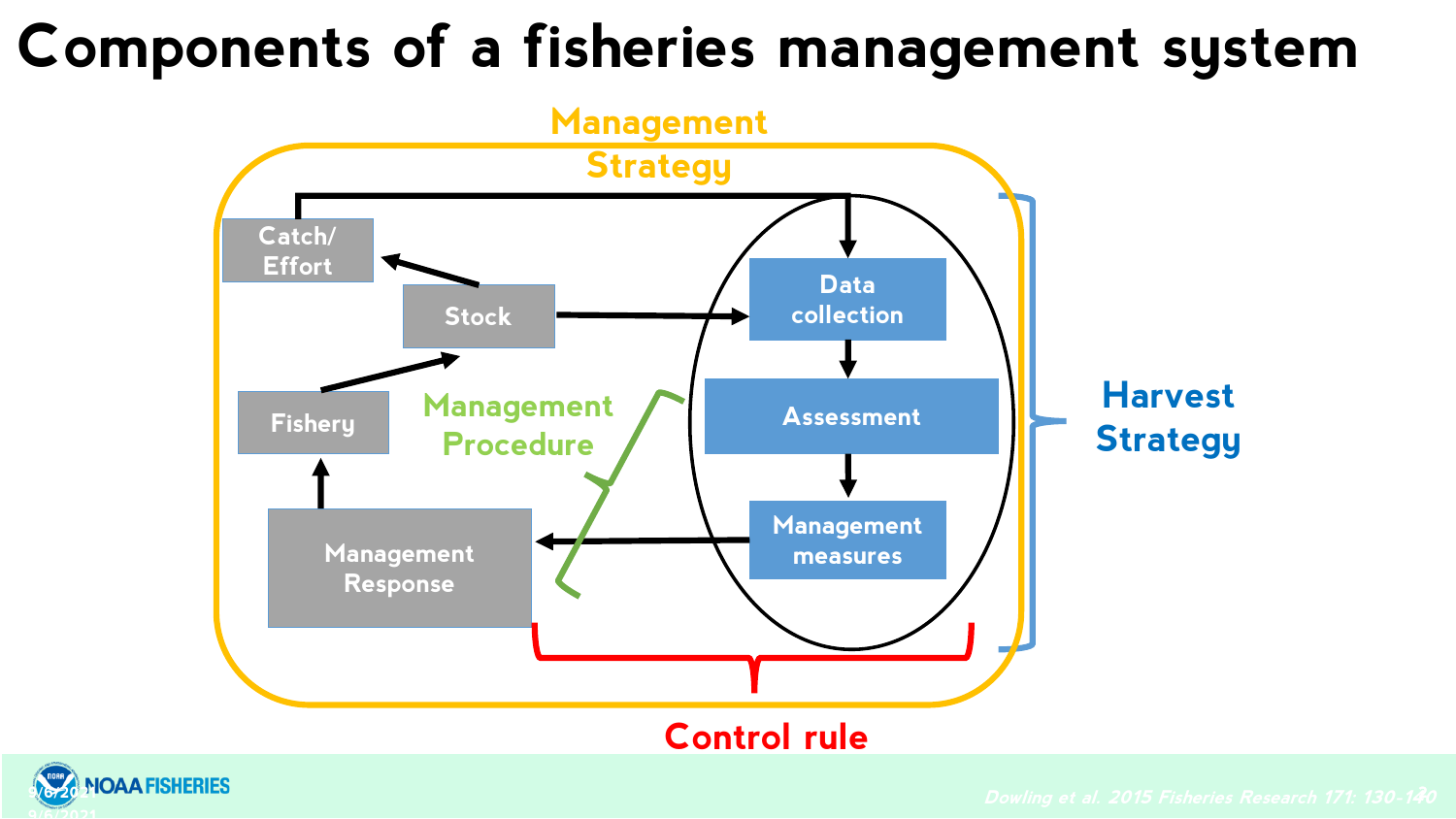### **Basics of stock assessment**

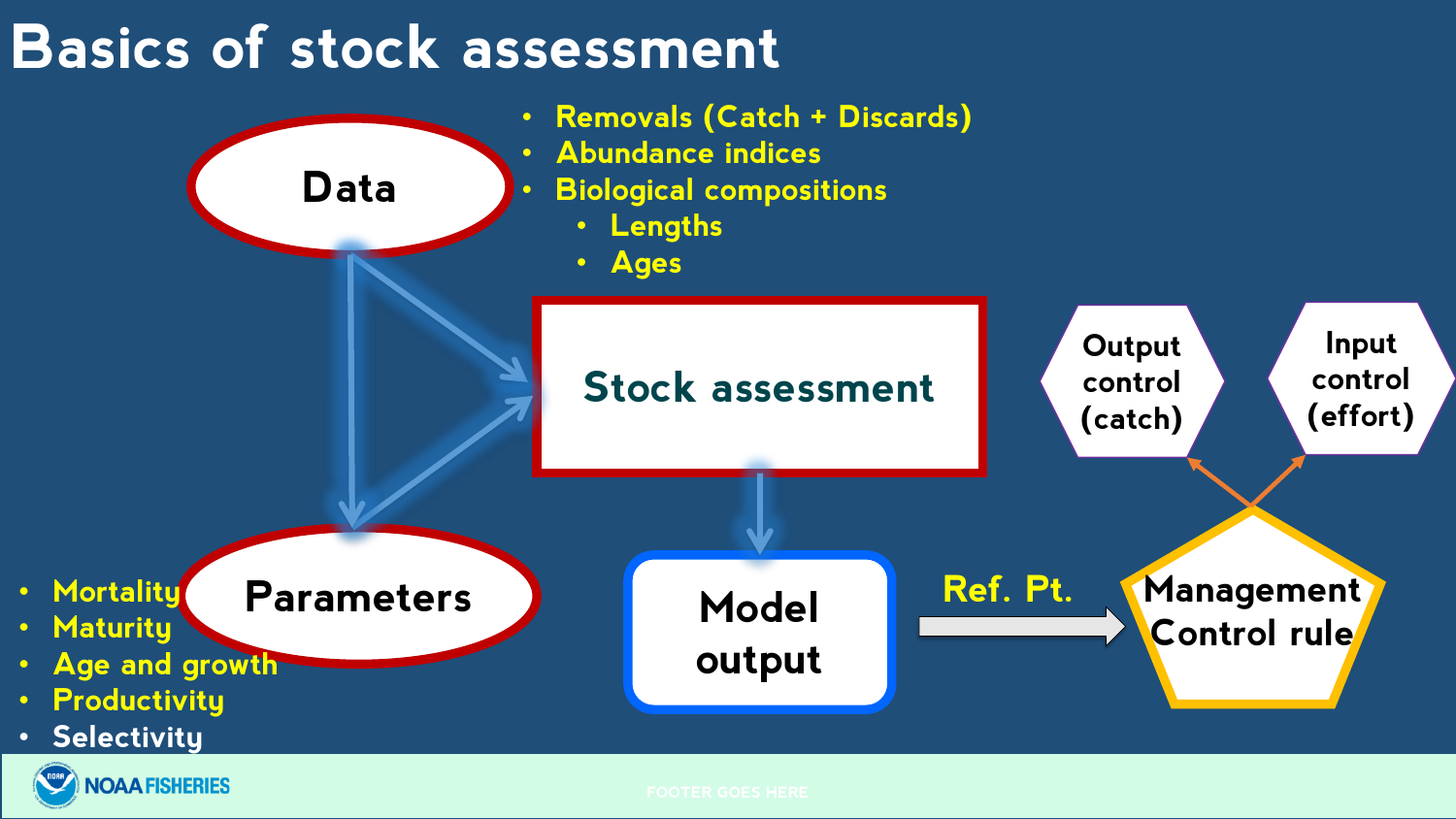#### **Assessment options**



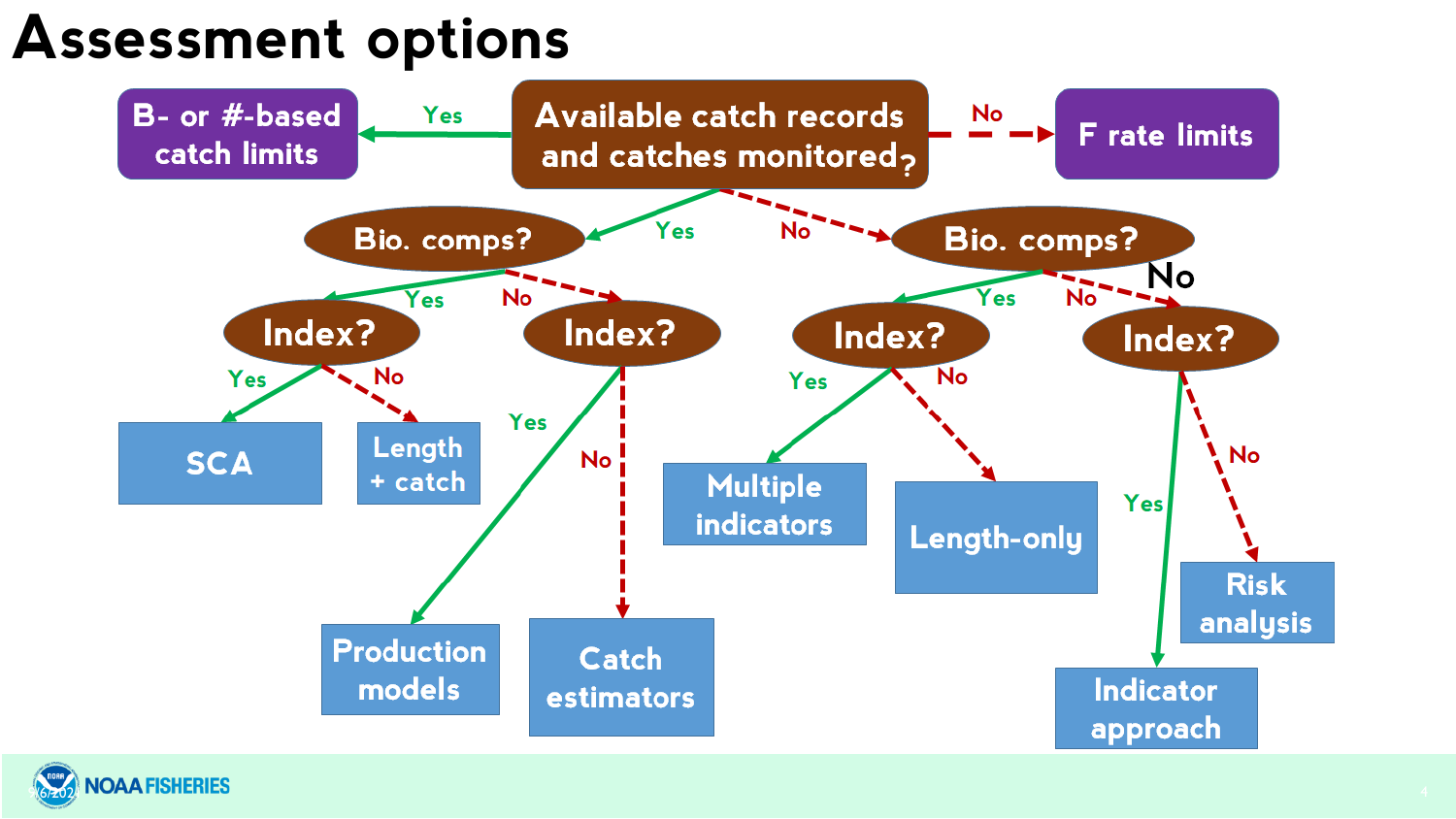**Magnuson-Stevens Fishery Conservation and Management Act: The US Fisheries Law**

- **2007: All stocks need annual catch limits (ACLs)**
- **Few exceptions**
- **ACLs required for stocks subject to overfishing by 2010**
- **For stocks "in the fishery" by 2011**
- **Created need for a variety of analytical methods to meet ACL mandates**

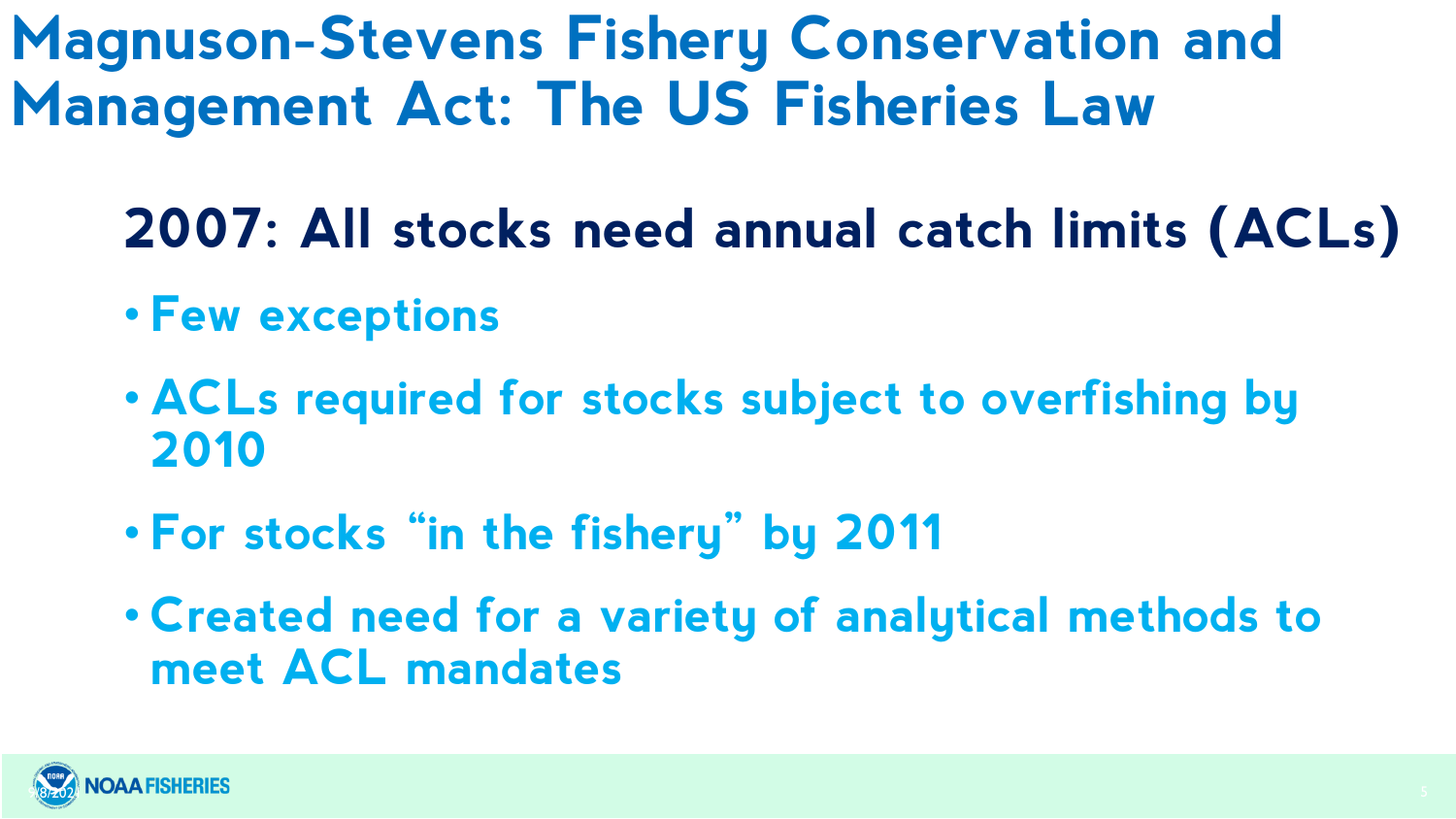## **Assessment categories: US west coast**

- **Based mostly on data availability**
- **Model category and uncertainty contribute to the application of risk tolerance**

|                                                                                        | a | No reliable catch history. No basis for establishing OFL.     |
|----------------------------------------------------------------------------------------|---|---------------------------------------------------------------|
| Category 3:<br>Data poor.                                                              | b | Reliable catches estimates only for recent years. OFL is      |
|                                                                                        |   | average catch during a period when stock is considered to be  |
|                                                                                        |   | stable and close to BMSY equilibrium on the basis of expert   |
|                                                                                        |   | judgment.                                                     |
| OFL is derived from                                                                    |   | Reliable aggregate catches during period of fishery           |
| historical catch.                                                                      | c | development and approximate values for natural mortality.     |
|                                                                                        |   | Default analytical approach DCAC.                             |
|                                                                                        |   | Reliable annual historical catches and approximate values for |
| <b>Catch-only</b>                                                                      | d | natural mortality and age at 50% maturity. Default            |
|                                                                                        |   | analytical approach DB-SRA.                                   |
|                                                                                        | a | M*survey biomass assessment (as in Rogers 1996).              |
|                                                                                        |   | Historical catches, fishery-dependent trend information only. |
|                                                                                        | b | An aggregate population model is fit to the available         |
|                                                                                        |   | information.                                                  |
|                                                                                        |   | Historical catches, survey trend information, or at least one |
|                                                                                        | c | absolute abundance estimate. An aggregate population          |
|                                                                                        |   | model is fit to the available information.                    |
| Category 2:                                                                            |   | Full age-structured assessment, but results are substantially |
| Data moderate.                                                                         |   | more uncertain than assessments used in the calculation of    |
| OFL is derived from model                                                              |   | the P* buffer. The SSC will provide a rationale for each      |
| output (or natural mortality).                                                         | d | stock placed in this category. Reasons could include that     |
|                                                                                        |   | assessment results are very sensitive to model and data       |
| Catch +                                                                                |   | assumptions, or that the assessment has not been updated for  |
|                                                                                        |   | many years.                                                   |
| length or                                                                              | е | Assessments of a complex of species cannot be designated as   |
|                                                                                        |   | a category 1 assessment unless there is good evidence that    |
| <b>indices</b>                                                                         |   | the component species have very similar life-history          |
|                                                                                        |   | characteristics and similar rates of biological productivity. |
|                                                                                        |   | Reliable compositional (age and/or size) data sufficient to   |
| Category 1:                                                                            |   | resolve year-class strength and growth characteristics. Only  |
| Data rich.                                                                             | a | fishery-dependent trend information available. Age/size       |
| OFL is based on FMSY or<br>FMSY proxy from model<br>output.<br>ABC based on P* buffer. |   | structured assessment model.                                  |
|                                                                                        | b | As in 1a, but trend information also available from surveys.  |
|                                                                                        |   | Age/size structured assessment model.                         |
|                                                                                        |   | Age/size structured assessment model with reliable            |
|                                                                                        | c | estimation of the stock-recruit relationship.                 |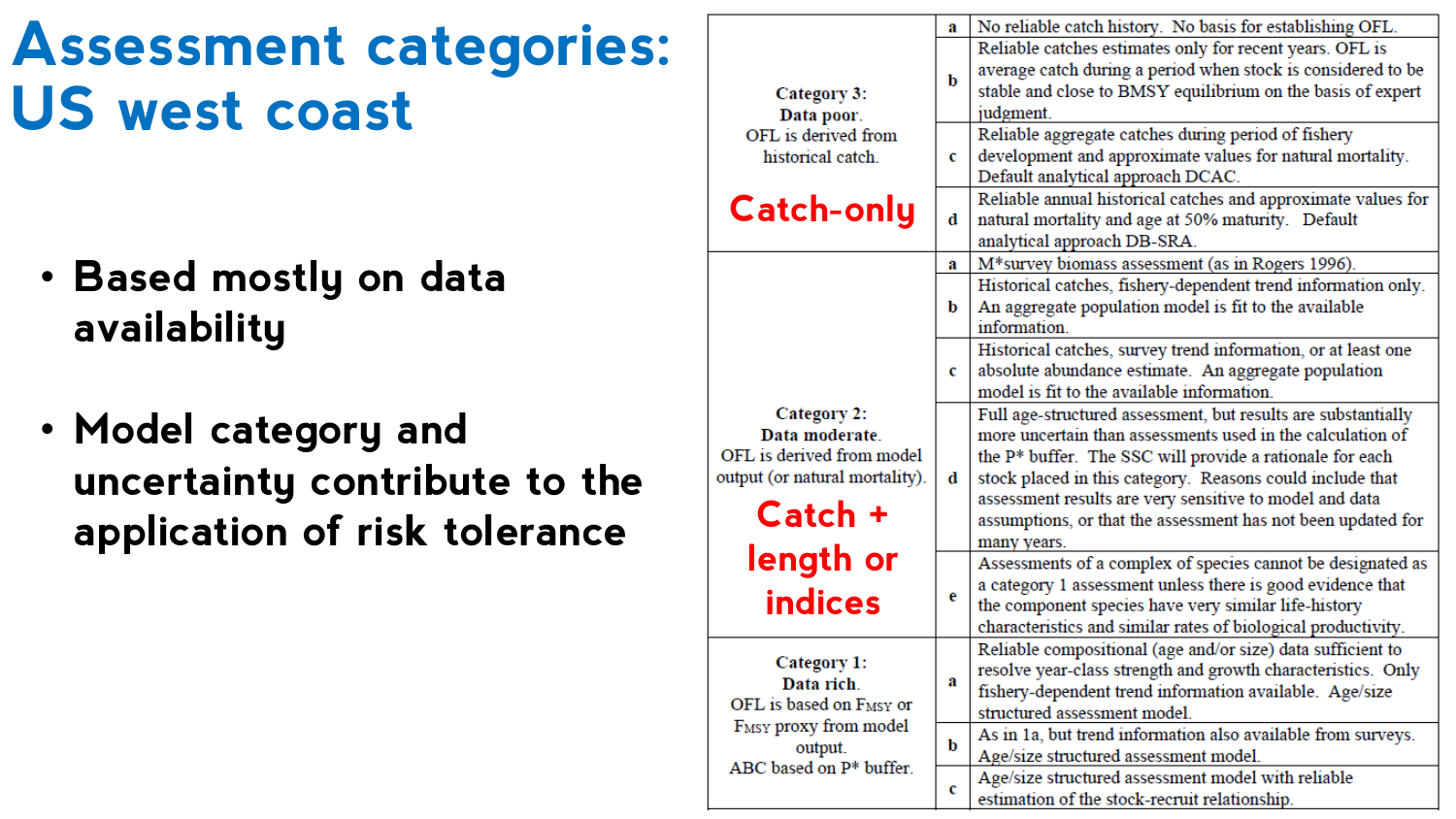#### **Assessment options**

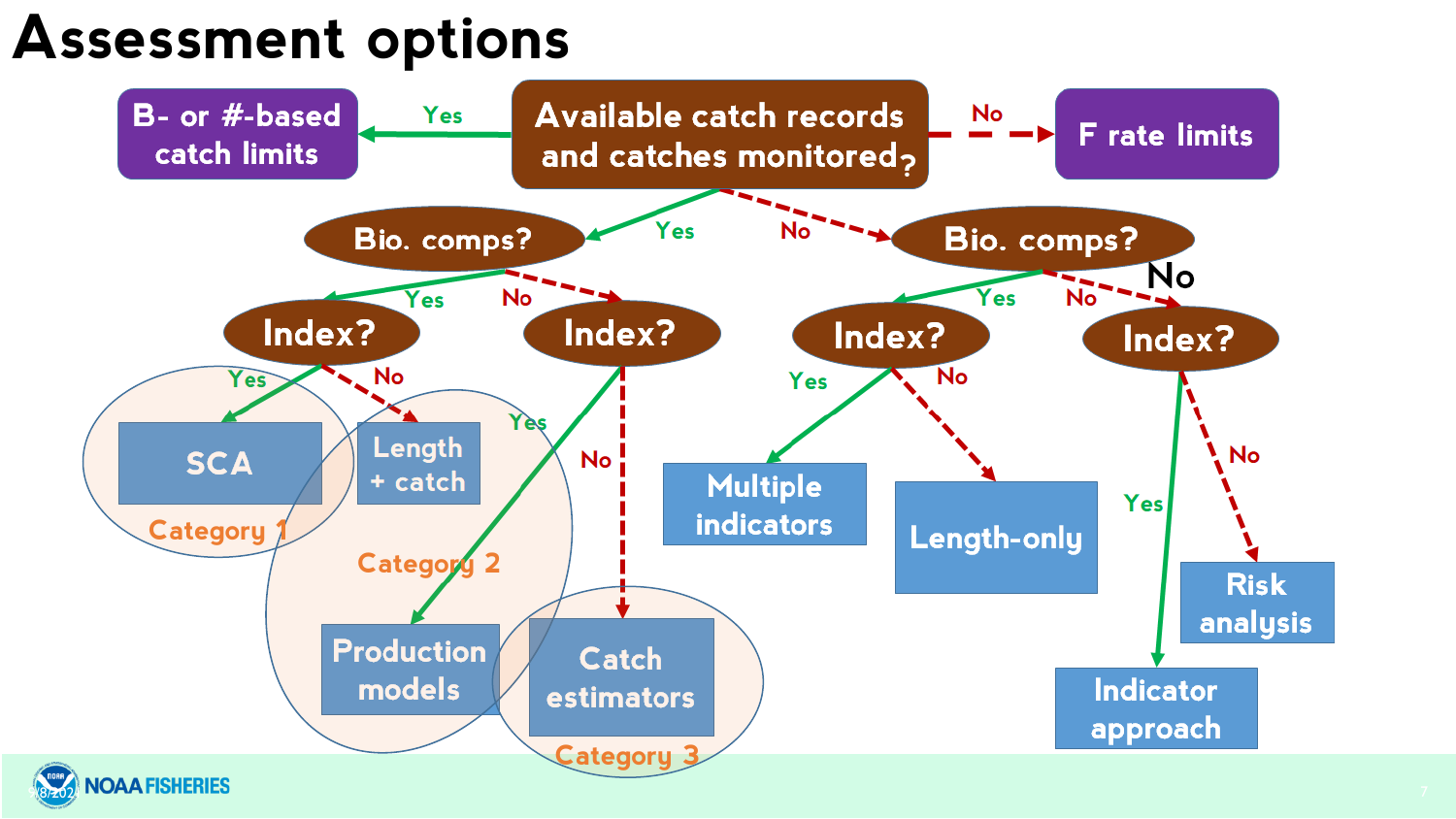#### **Assessment options**

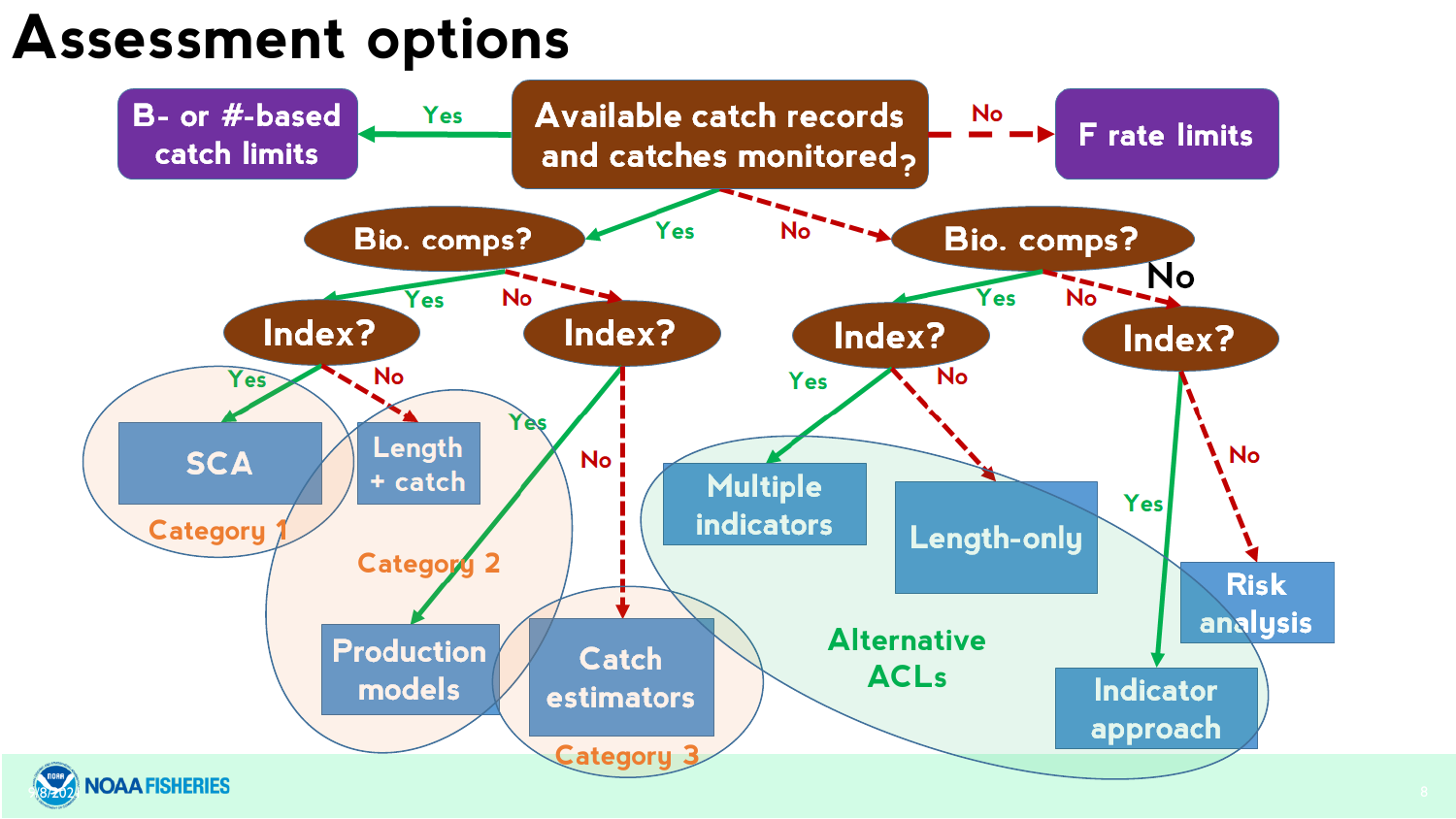## **Using assessment output: Reference points for control rules**

- **RPs embody management objectives Control rule Input (effort) or** 
	- **Biomass (e.g.,B<sub>MSY</sub>)**

• **Fishing rate (e.g., FMSY)**

**output (catch) management options**

- **Target reference points (TRP): where you want to be**
- **Limit reference points (LRP): where you don't want to go below**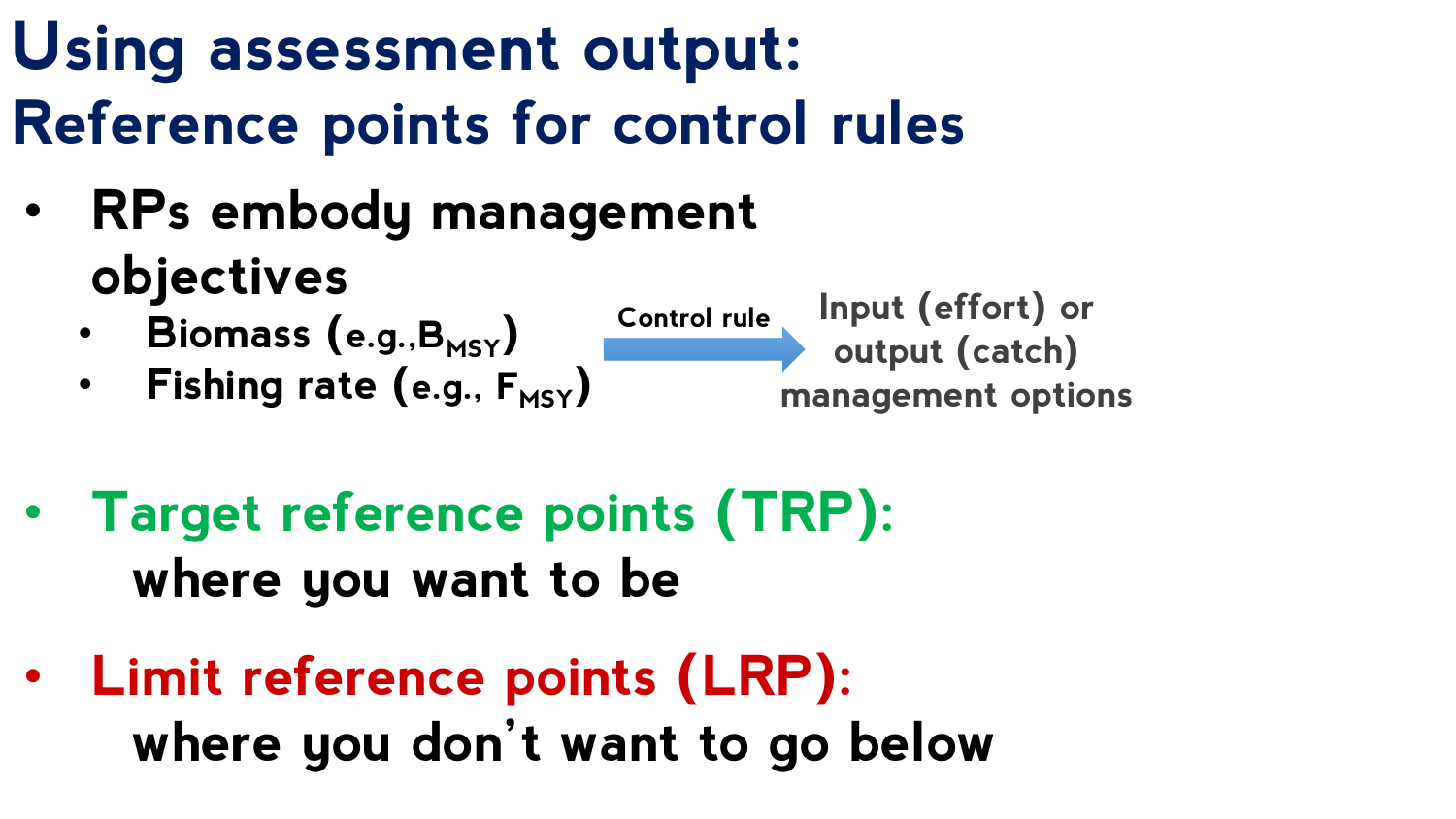## US west coast control rule: 40-10



10% 25% 40%

Department of the control of the control of the control of the control of the control of the control of the control of the control of the control of the control of the control of the control of the control of the control o **Relative stock status**

**expresses risk** • **Ex: P\*=0.4 is the 40th quantile.**

• **The OFL variance (sigma) defines location of P\* on OFL distribution**

#### **Stock assessment category sigma**

- **Category 1 = 0.5**
- **Category 2 = 1.0**
- **Category 3 = 2.0**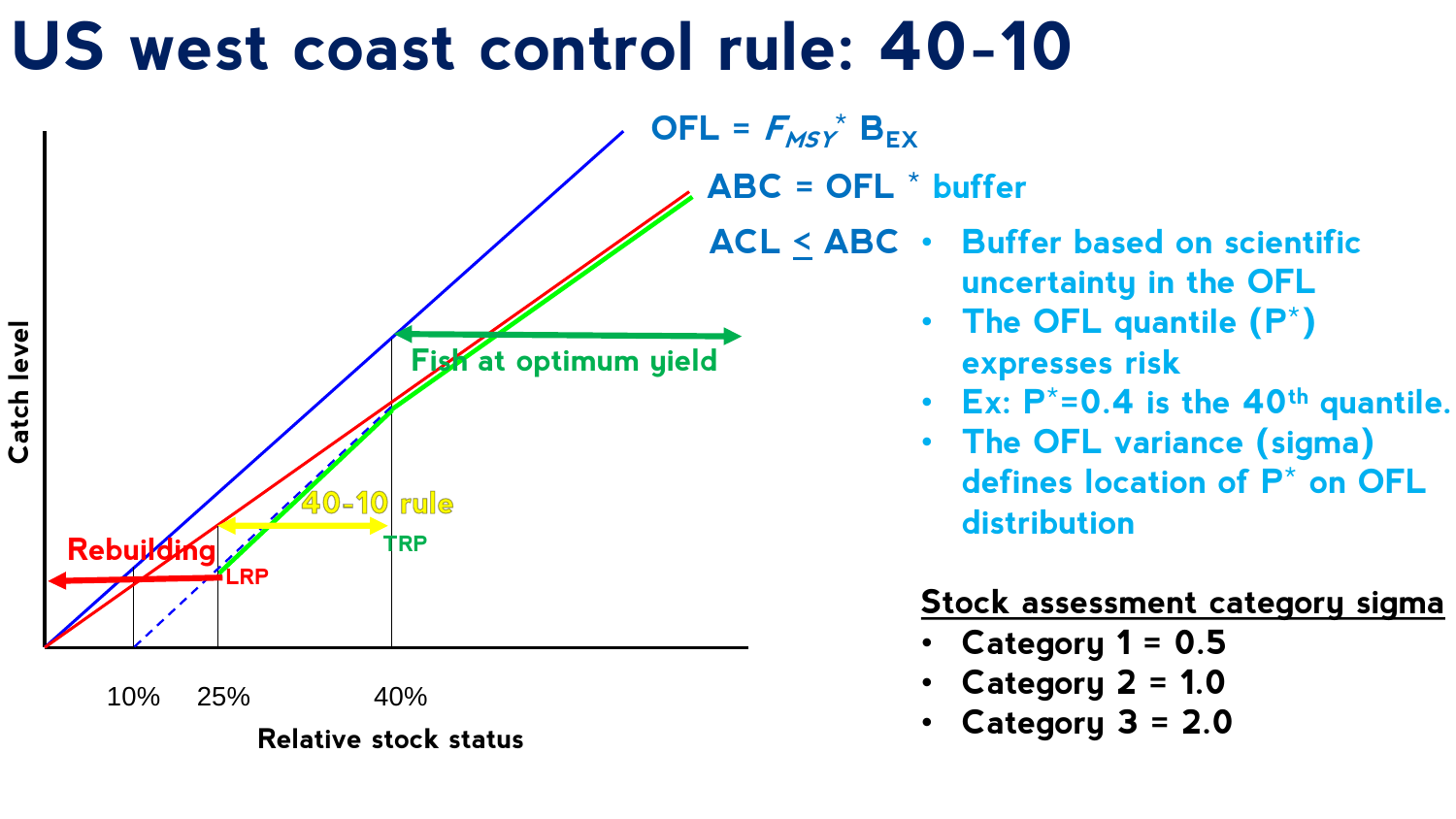# **FISHPATH : A resource for fisheries management**





- **CSIRO**
- **A bottom-up, process-based guidance that empowers users to manage their fishery**
- **A web-based decision support tool for guiding the assessment and management of fisheries**

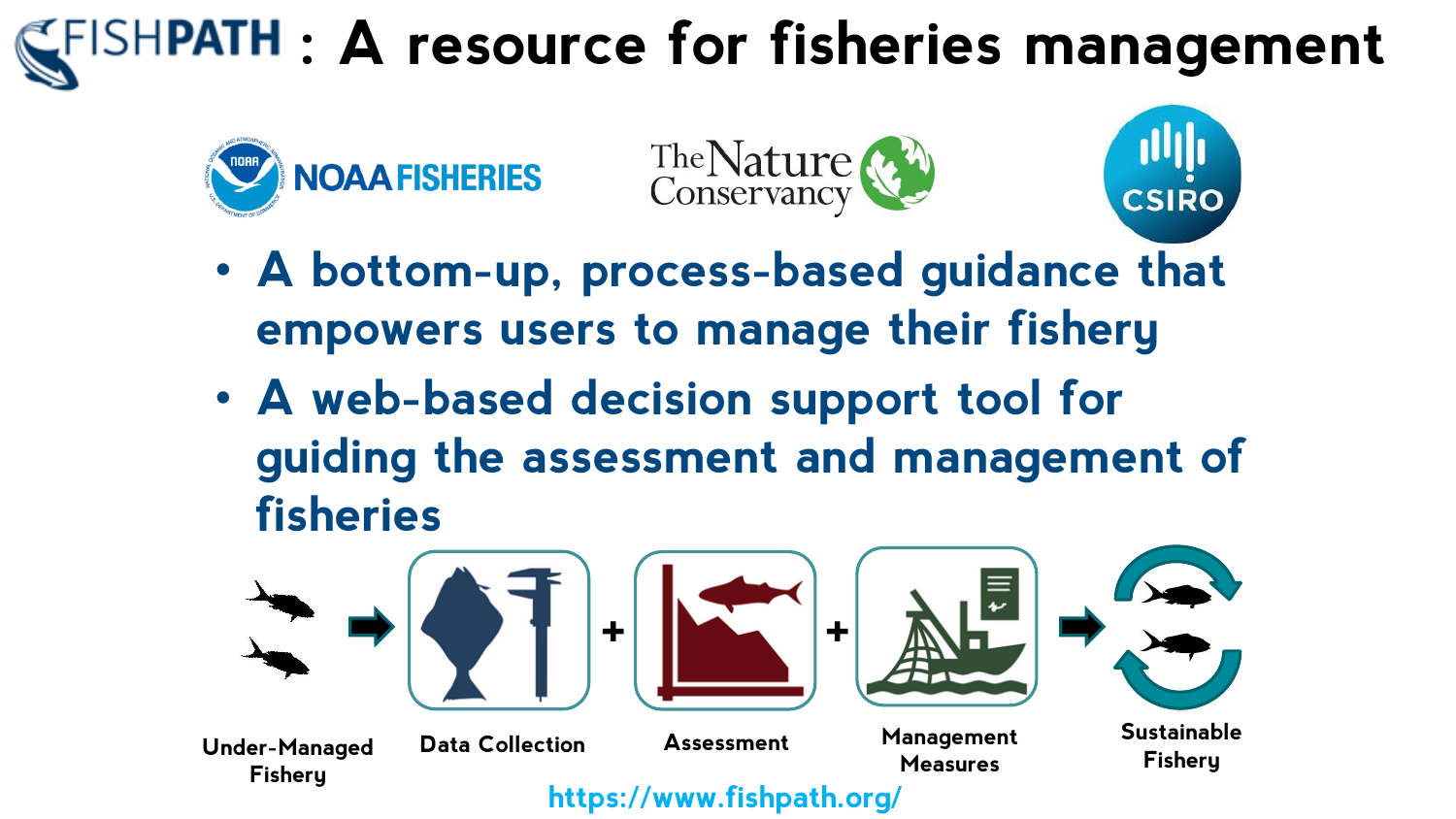# **How to Develop Scientific Justification for Fisheries Rule Making**



**Understand the universe of available options for the fishery.**



**Document pros, cons, and other considerations for implementing each of the possible options. Obtain community feedback and local knowledge on each option in their unique** 







- **Stock assessment**
- **Simulation testing**
- **Management Strategy Evaluation (MSE)**



**Use outputs as the structured foundation and scientific justification for management regulations.**